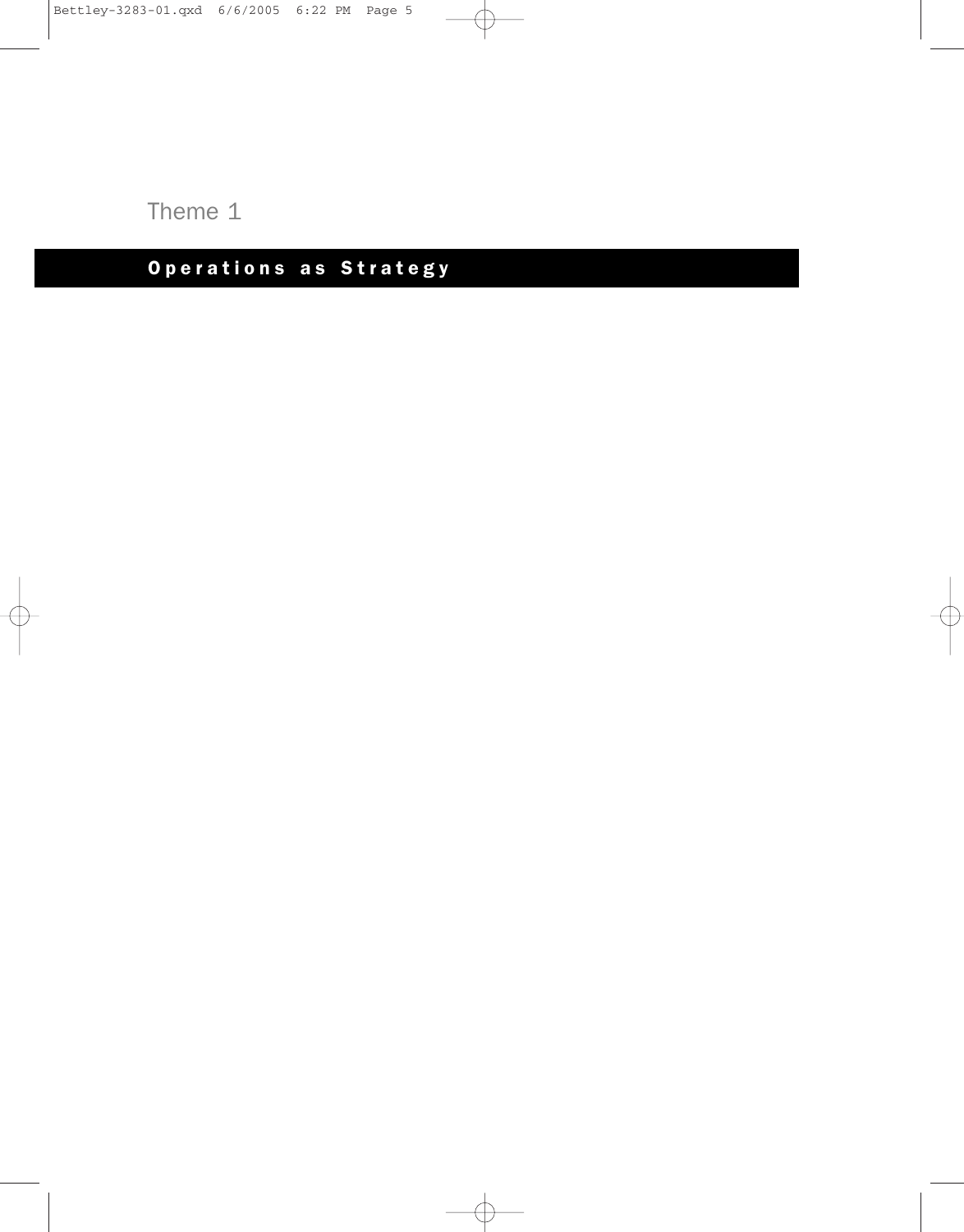Bettley-3283-01.qxd 6/6/2005 6:22 PM Page 6

 $\overline{\mathcal{A}}$ 

 $\bigoplus$ 

 $\overline{\varphi}$ 

 $\bigoplus$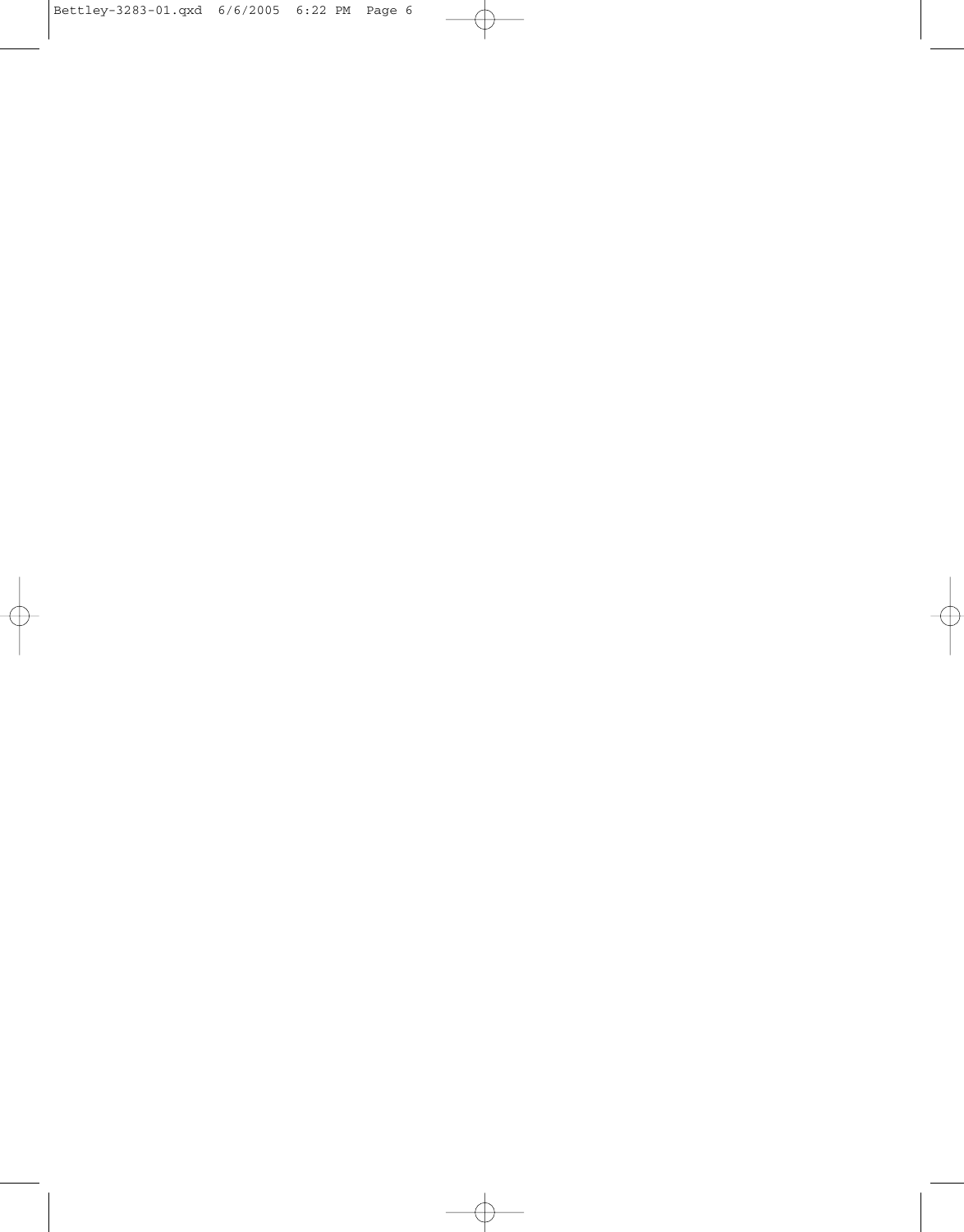# $1$  Introduction to Theme 1: Operations as Strategy

## Alison Bettley, David Mayle and Tarek Tantoush

In many instances it is the distinctions between operations and strategy that receive emphasis. We are typically, in our teaching and research and in some senses also in the practice of management, at pains to separate the day-to-day *operational* concerns, of little individual significance, from the big *strategic* corporate decisions taken relatively infrequently and requiring substantial investment of resources. Yet the two domains are inextricably linked. The notion and practices of strategic management are now well established within academic and organizational contexts, so it is timely perhaps to call for the balance to be redressed and the interwoven nature of strategy and operations to be acknowledged and explored anew.

Hayes and Upton argue that abstract strategy – something conceived in isolation from the day-to-day operation of the business and then imposed in top-down fashion – is almost too esoteric to be of real value. Instead they argue that strategic advantage may be more robustly maintained via something more deeply embedded; something almost cultural, something that is fundamentally operational in nature, and something which is at least partly emergent rather than deliberately planned.

In many ways, Hayes and Upton's view involves matching operations to strategy. Having established how the company wants to differentiate itself in its chosen marketplace – the classic strategic decision – the company must then set about evolving an operational approach that is appropriate for that differentiation. Whether the intention is to provide lowest cost, or highest quality, or fastest response, the manner in which these goals are implemented is paramount; thus the quality of the operational design becomes the crucial determinant of *initial* success. According to Michael Porter<sup>1</sup>, such operations-based advantages are limited in that they are readily replicable, but that may be to deny the subtlety of operations.

*Continued* success is even more of a challenge, and here again the design of the operational process is vital. The world changes; customers may become seduced by things about which they previously had no knowledge,<sup>2</sup> and their needs will change. Companies that wish to change to exploit the new reality may have to adapt their operations to suit, and this is where earlier decisions may come home to roost. In the absence of reliable crystal balls, no-one can completely future-proof their designs, but some will prove to be more flexible than others. To take an example from manufacturing, investing in a complex machine tool that allows relatively unskilled labour to perform a particular operation may enable very low production costs (as long as the production volumes are high enough to justify the initial investment), but if the output suddenly becomes obsolete and the particular process is no longer needed, then the attractions of skilled labour driving more adaptable, general-purpose tools may suddenly look very attractive. As we argue throughout, the design of operational systems *matters*.

Hayes and Upton claim that Porter's view, that being operationally excellent is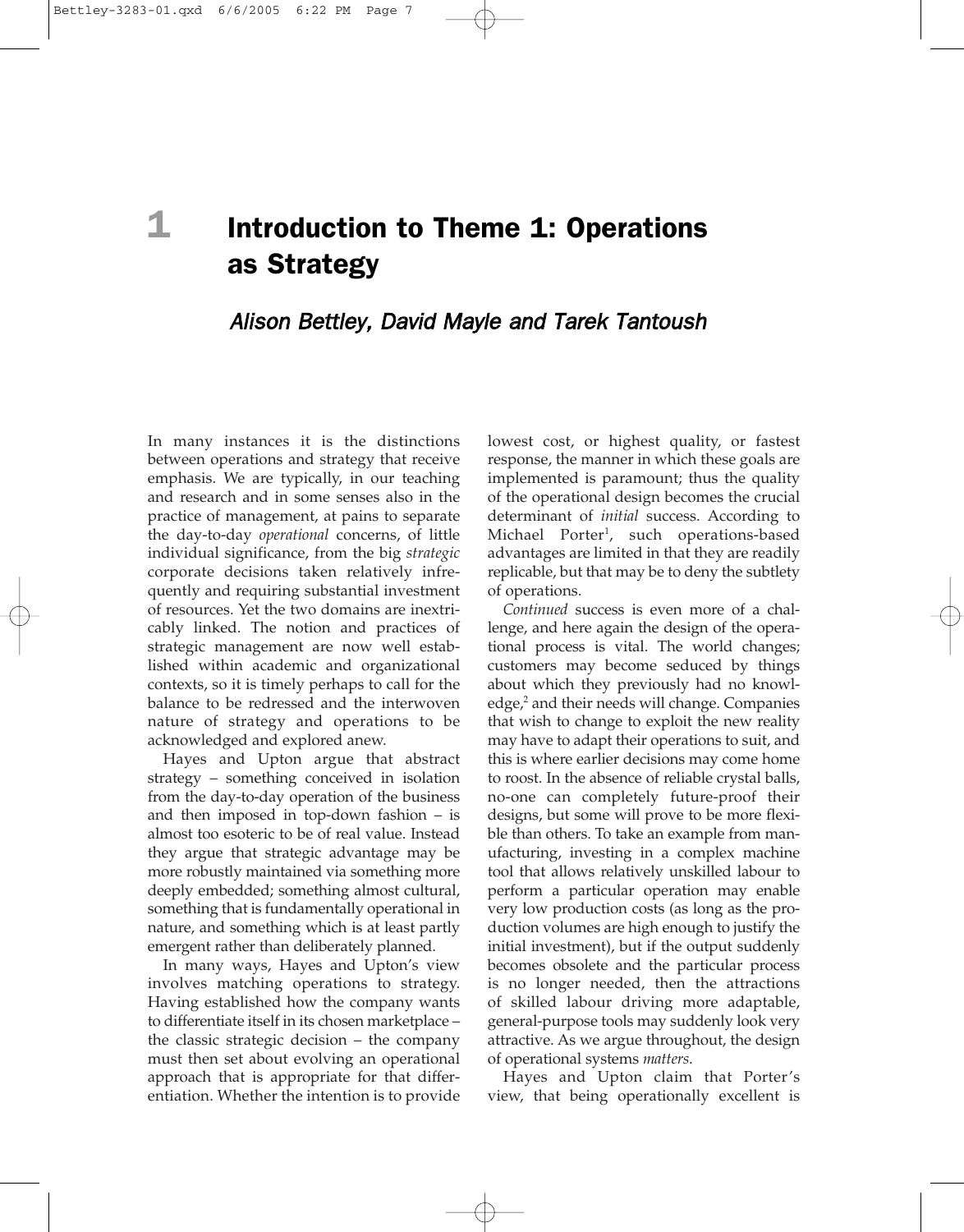#### 8 Operations as Strategy

not in itself a strategy to achieve sustainable competitive advantage because good practice is relatively easy to emulate, misses the fundamental point: the operation of a complex organizational arrangement with socio-technical subtleties of technology and culture is *not* readily replicated. Porter argues that what is key is that operations is configured appropriately to confer uniqueness and differentiation, and in recognition of the trade-offs that are an inherent part of effective positioning strategy. Doing things right is not enough for Porter – doing the right things is also needed. We would argue that the tension between the two approaches is largely illusory; both perspectives agree that the key criterion is operational capability that is difficult to emulate – the point at issue is what this amounts to in practice. An agile organization has advantages in that if it is doing the things right (in being fast and flexible) it can soon also do the right thing by adopting a new and more advantageous strategic position and avoid any tendency to start on the 'glide path to oblivion'.

This need for a deeply embedded and resource-based approach to strategy is also emphasized by Stéphane Gagnon in his literature review of the bases of operations strategy. Gagnon argues for a much more integrated approach to the management of organizations, and elaborates on Hayes and Upton's argument that a highly integrated and resourcebased model is actually not readily replicable by would-be competitors. ('A new paradigm of operations strategy could emerge, where "management fundamentals" such as learning and culture would be actively integrated within operations, in order to become key sources of competitive advantage. Accordingly, the operations function could progressively: take the leadership of strategy formulation; create "portfolios" of optional capabilities for strategies of organizational agility; and implement world-class practices more effectively through evolutionary strategic frameworks'). The same argument is also deployed to explain why so many management fads fail to deliver on their promises.

Gagnon also emphasizes several key points which are central to our arguments regarding the centrality of operations to strategic advantage. On the *art* of operations management: 'Operations strategy could become more emergent and less structured. In the end, only a few excellent companies may be able to sustain competitive advantages over long periods of time'. On the need to retain *flexibility* (citing Dorothy Leonard-Barton): 'once capabilities have reached the strategic core of an organization, they can easily become core rigidities'.3 On the centrality of *people*: 'Operations strategy may become concerned with the creation of new forms of organizational cultures, where key sources of operating excellence may be better rooted.' And on the role of *technology*: 'Operations strategy may provide a new outlook on the design of operational systems focussed on organizational learning and effective knowledge creation and diffusion.'

The chapter by Freeman and Liedtka 're-interprets the value chain in stakeholder terms'. The concept of stakeholders may have been around for a while now, but it is only relatively recently that the purely pragmatic argument – that business is no longer a zerosum game and that consistent value-creation requires the concerted efforts of all parties – has been advanced with confidence. The authors offer four principles that underpin their model of stakeholder capitalism: principles of cooperation ('business is not a zero-sum game'): of complex motivation ('human beings are not just economic maximizers'): of continuous creation (echoes of Collins and Porras's seminal *Built to Last*?)4 and of emergent competition ('stakeholders have options').

The authors also note the changing nature of modern business wherein the challenges of the economics of information, competition based upon capabilities and the extension of a firm's activities beyond traditional boundaries need to be faced. The sub-text (again) is the need for continual renewal but the arena within which this takes place is now vastly broader than hitherto. The expanded sphere of operations must embrace the key notions of the stakeholder value chain (the creation of value – of a variety of types – for a wide range of stakeholders) and the importance of a more 'architectural' perspective.